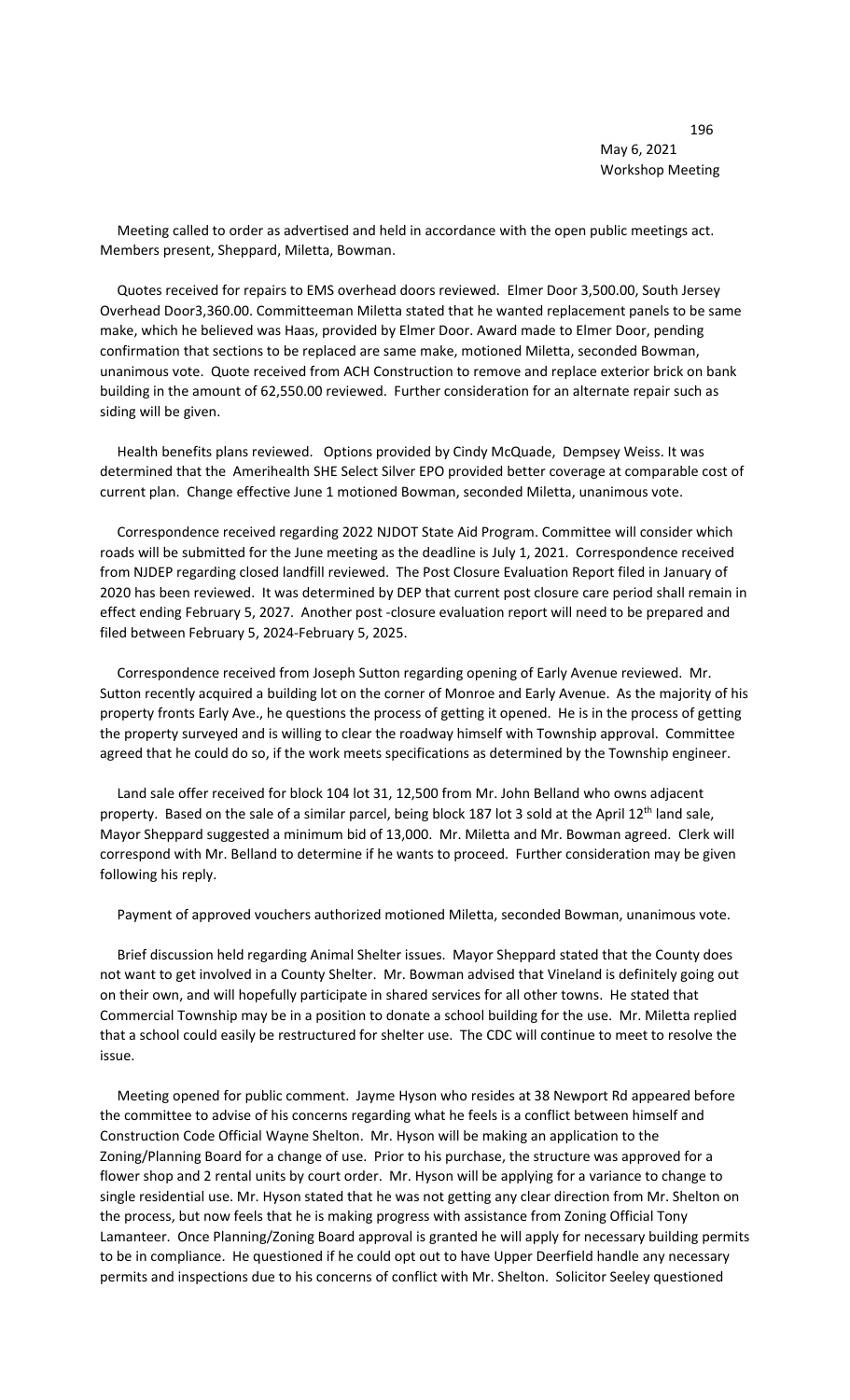May 6, 2021 197 Continued

what constitutes a conflict. Mr. Hyson stated that Mr. Shelton expressed an interest in purchasing 38 Newport Rd prior to his acquiring the property and that they are neighbors sharing a property line. Mr. Hyson provided Mr. Seeley with a copy of the court order. Mr. Seeley reviewed and referred it to Planning Board Solicitor. Mr. Hyson will determine which direction he will go for construction permits following Planning/Zoning Board approval.

 With no further business to discuss, meeting adjourned at 9:10 pm, motioned Miletta, seconded Bowman.

\_\_\_\_\_\_\_\_\_\_\_\_\_\_\_\_\_\_\_\_\_\_

Ruth Dawson, Clerk

 May 10, 2021 Regular Meeting

 Meeting called to order as advertised and held in accordance with the Open Public Meetings Act. Members present: Sheppard, Miletta, Bowman.

Following the pledge of allegiance, minutes of the April 8th and 12<sup>th</sup> meetings approved, motioned Bowman, seconded Miletta, unanimous vote. Reports for the month of April accepted motioned Miletta, seconded Bowman, unanimous vote.

 Land sale conducted as advertised with the following results: Block 6 lots 15, 16 no bid. Block 180 lots 5 and 6 sold for \$2,000 each to Josephine Day, offers accepted motioned Bowman, seconded Miletta, unanimous vote.

 Public hearing, Calendar Year 2021 Model Ordinance to Exceed the Municipal Budget Appropriations Limits and to Establish a Cap Bank opened as advertised. Receiving no public input, hearing closed and the Ordinance adopted, motioned Miletta, seconded Bowman, unanimous vote.

 A seconded public hearing opened as advertised, Ordinance No. 2021-425, An Ordinance of Lawrence Township Prohibiting the Operation of Any Class of Cannabis Businesses Within its Geographical Boundaries. Again, no public comment, hearing closed and ordinance adopted motioned Bowman, seconded Miletta, unanimous vote.

 Resolution 2021-30, Authorizing submission of a Municipal Alliance Strategic Plan fiscal year 2022 approved, motioned Miletta, seconded Bowman, unanimous vote.

 Resolution 2021-31, Confirming sale of surplus property, land sale conducted at the April 12 meeting: Block 35 lot 144 sold to Michael Powers \$2,000 and block 187 lot 2 sold to Paul and Amy Gilson \$13,000. Resolution approved motioned Bowman, seconded Miletta, unanimous vote.

 Resolution 2021-32, Establish authorized owners on Lawrence Township bank accounts approved, motioned Miletta, seconded Bowman, unanimous vote.

 Resolution 2021-33, providing that the budget may be read by title only at the time of the public hearing approved, motioned Bowman, seconded Miletta, unanimous vote.

 Public Hearing for 2021 budget opened as advertised. Auditor Fred Caltabiano provided a very informative presentation. 2021 estimated tax bill breakdown, only 18.42% Township with 81.58% county and school district combined. 2020 Tax collection rate 95.32% highest ever. Schedule of revenues, 2017-2021 reviewed. Mr. Caltabiano noted that state aid which remained at 288,712 for years increased by 34,088 in 2020, on paper only. Received was 288,712 which is anticipated for 2021 also. Comparison of major appropriation, local tax rates and taxes reviewed. The 2021 budget calls for a 0.019 tax rate increase which amounts to 32.00 on the average home assessed at 170,000.